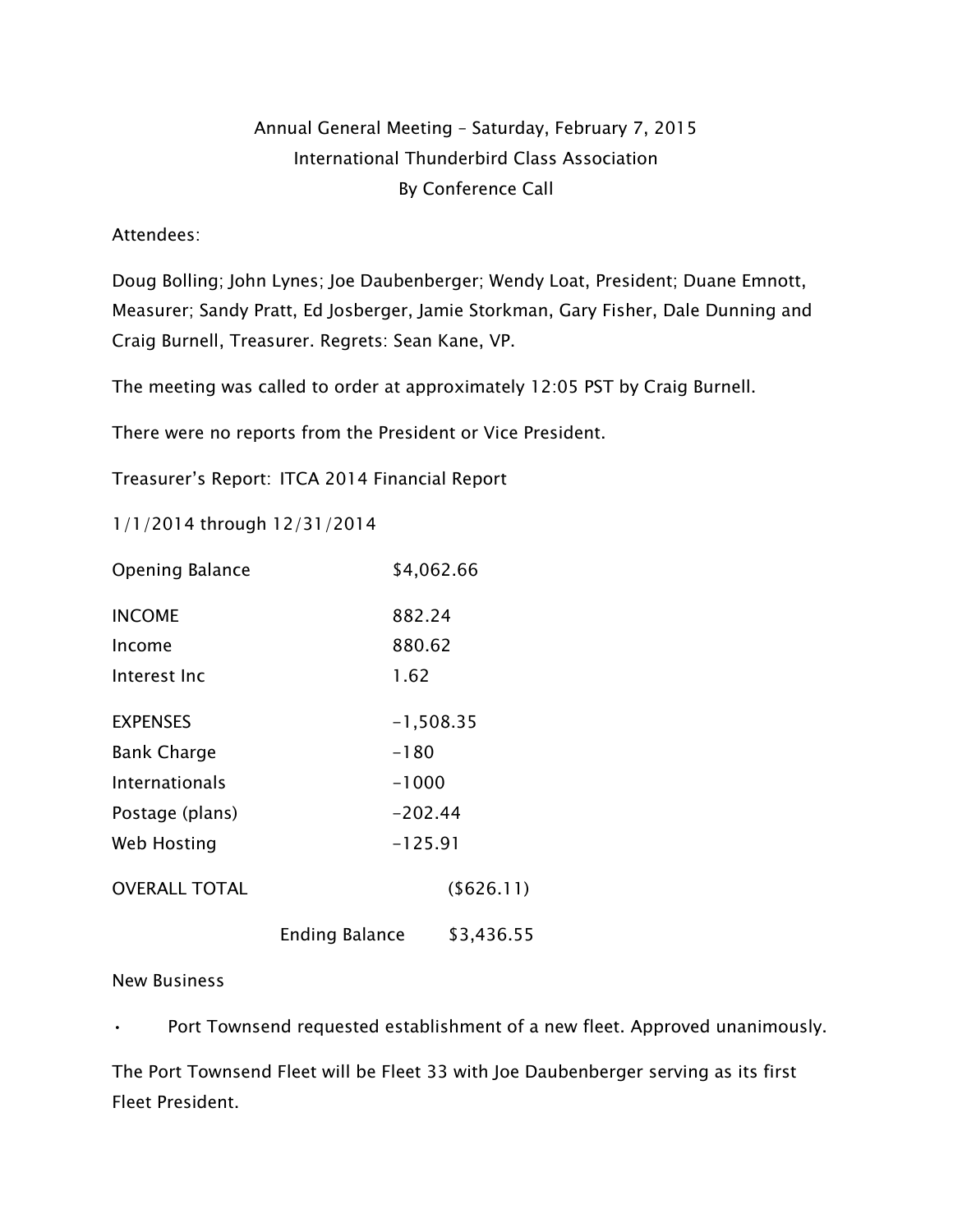Proposal for the 2016 Internationals to be hosted by Port Townsend fleet was tabled for later discussion.

2015 NW Regional Championships will be hosted by Port Townsend fleet on Labor Day weekend.

At this time, several members of the BoG wish to step down, and the position of Secretary has been vacant for a couple of years. As the Secretary is in charge of communications with fleet members, there have been none, and thus dropping membership is a concern. Craig Burnell has agreed to stay on as Treasurer for another year, but not a three-year term..

Election of BOG Members for 2015:

President Dale Dunning (Three year term) Treasurer Craig Burnell (One year) Vice President Sean Kane (Interim) Secretary Wendy Loat (Three years) Measurement Committee chair Doug Bolling, Port Townsend Website volunteers: John Lynes, Port Townsend and Matt Trudeau, Seattle.

Sean Kane will be asked to find a volunteer from Fleet 5 to replace him as Vice-President. As one of the few remaining vibrant fleets, the membership feels it is important to have Fleet 5 representation on the BoG.

Action Items for the 2015 BoG:

Update ITCA website, news articles, Roster, email lists Fleet 1 will hold a rendezvous in Gig Harbor July 24, 25, 26 Renew IRS not for profit status Renew contact with Fleet representatives and solicit reports for publication in enewsletter.

The only Fleet report received was from Kevin Battye, Australia, appended below.

The meeting was adjourned at approximately 2:30 PST.